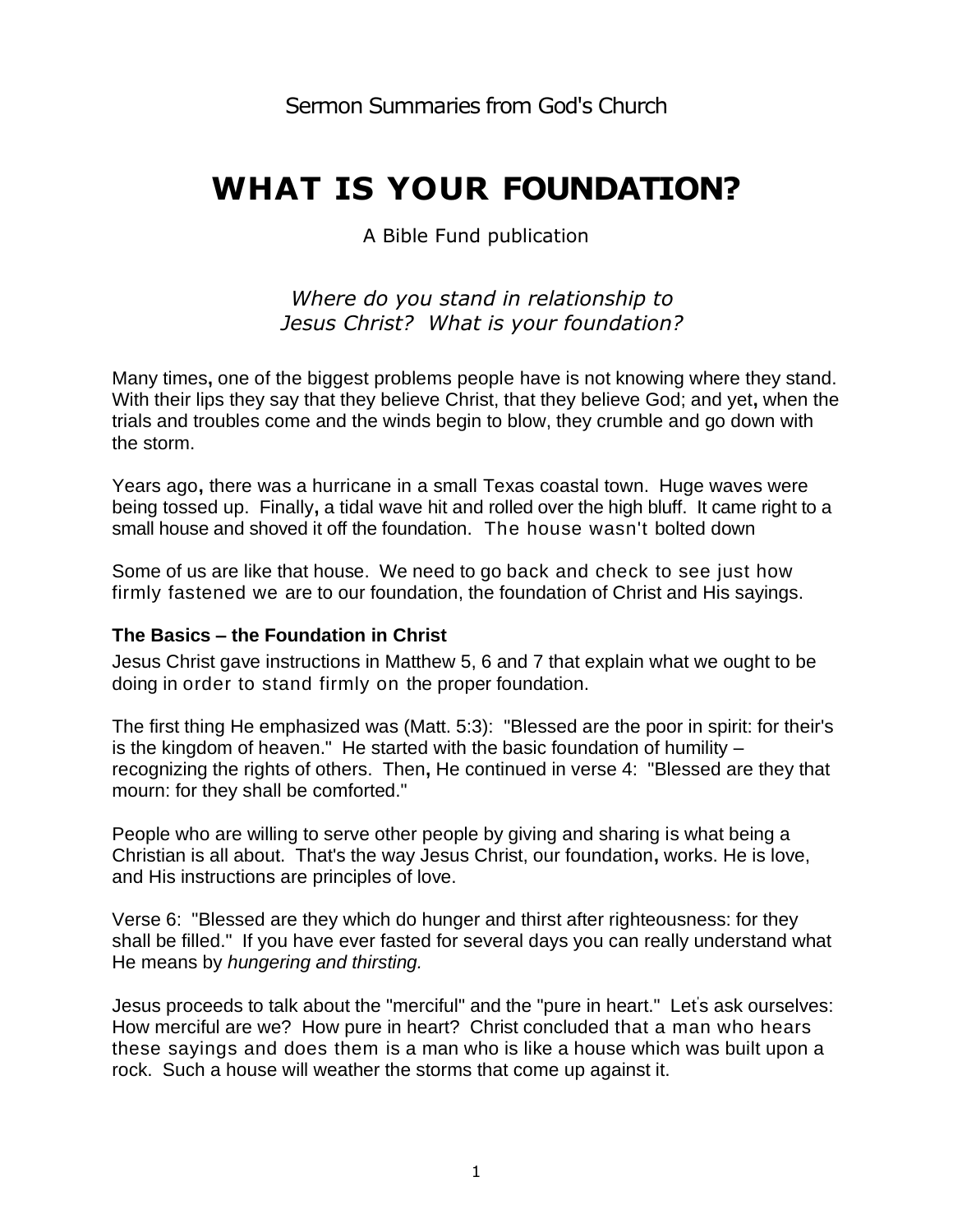To be a peacemaker (vs. 9) is also a part of the plan God laid out, a part of being a person of love and service to others.

God said that we are going to suffer persecution. But if we suffer because we are doing what is right – because of this way of life that we are following for God's and Christ's sake – we are going to be rewarded. Verse 10: "Blessed are they which are persecuted for righteousness' sake: for their's is the kingdom of heaven."

Verse 11: "Blessed are ye when men shall revile you, and persecute you, and shall say all manner of evil against you falsely, for my sake." You must be sure that your conduct and behavior are based upon the One True foundation so that no matter how harsh the persecutions may be, your foundation remains firm in Christ. "Rejoice, and be exceeding glad: for great is your reward in heaven: for so persecuted they the prophets which were before you."

Verse 13: "You are the salt of the earth: but if the salt has lost its savour [if it's lost the ability to add flavor to food], wherewith shall it be salted? it is thenceforth good for nothing, but to be cast out, and to be trodden under the foot of men." We can't afford to lose the saltiness of God's Way.

In verses 14-16, Christ said to all His disciples around the world, "Ye are the light of the world." Your way of life, your godliness, are to be seen and known by the world as a witness to them of God's greatness and goodness. "A city that is set on a hill cannot be hid." We can't go on living with our Christian deeds being hidden. "Neither do men light a candle, and put it under a bushel, but on a candlestick; and it giveth light unto all that are in the house. Let your light so shine before men, that they may see your good works, and glorify your Father which is in heaven." It's not enough that they hear you say that you are a Christian, but they actually *see* that you are one by what you do, by your behavior, your conduct in the community, your Christ-centered conduct wherever you are.

#### **The Magnification of the Law**

Continuing in Matthew 5, verses 17-19: "Think not that I am come to destroy the law, or the prophets: I am not come to destroy, but to fulfil." The way He did that was to magnify the Law. He gave us the spirit of the Law and not just the letter. Christ explained the spirit or intent of the Law: ". . . whosoever looketh on a woman to lust after her hath committed adultery with her already in his heart" (vs. 28). This shows that God even considers the very thoughts and intents of our hearts.

"For verily I say unto you, Till heaven and earth pass, one jot or one tittle shall in no wise pass from the law, till all be fulfilled. Whosoever therefore shall break one of these least commandments, and shall teach men [other people to do] so, he shall be called the least in the kingdom of heaven: but whosoever shall do and teach them, the same shall be called great in the kingdom of heaven."

Verse 20: In magnifying the Law, not abolishing it, Christ went so far as to say that ". . . except your righteousness shall exceed the righteousness of the scribes and Pharisees,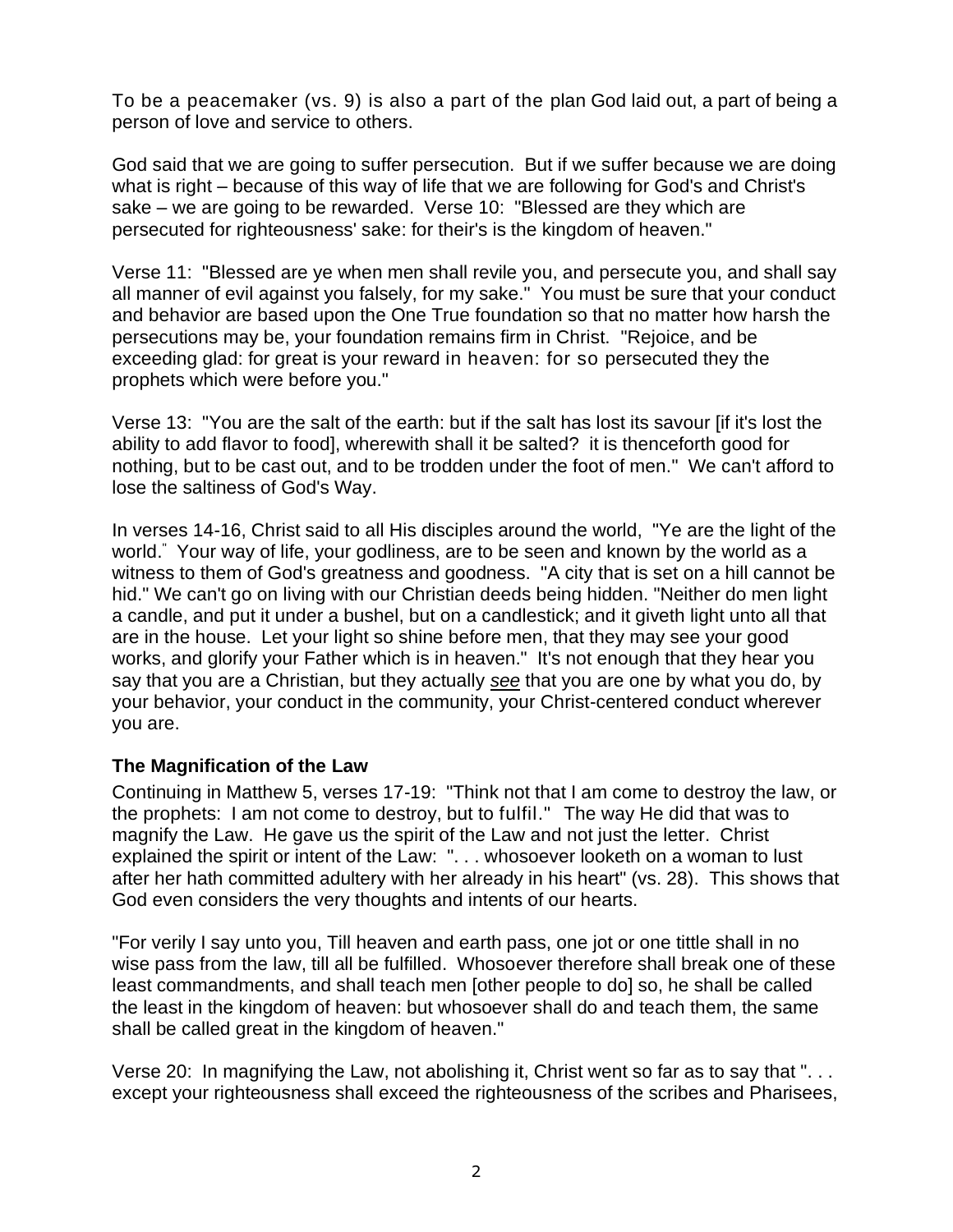ye shall in no case enter into the kingdom of heaven." They would teach and talk about the Law, but they didn't practice the things that they themselves taught.

Continuing in verses 21-24, Christ then magnified the Law another way: "Ye have heard that it was said by them of old time, Thou shalt not kill; and whosoever shall kill shall be in danger of the judgment: But I say unto you, That whosoever is angry with his brother without a cause shall be in danger of the judgment: and whosoever shall say to his brother, Raca, shall be in danger of the council: but whosoever shall say, Thou fool, shall be in danger of hell fire.

"Therefore if thou bring thy gift to the altar, and there rememberest that thy brother hath ought against thee" (if you have wronged anyone in any way); "Leave there thy gift before the altar, and go thy way; first be reconciled to thy brother, and then come and offer thy gift."

He is telling us that we can't come to Him while having hatred in our heart toward our brother. We have to learn how to forgive one another. Let's not destroy people. Let's try to help them.

#### **True Love and Humility**

Christ also talked about being sued at law and how to work things out. "If any man . . . take away thy coat, [be willing to] let him have thy cloke also" (vs. 40).

In those days, the Roman Empire ruled over Judaea and the rest of the Western world. They were not living in a democracy. A soldier could walk into a home and demand whatever was there – bread, wine or whatever. Or, an official courier could compel someone to deliver mail to its destination or carry it for a certain distance. Christ instructed that if you are compelled to go one mile, be willing to go two (vs. 41). It is a principle that you and I should follow today.

In verse 42, Christ instructed: "Give [that is, loan] to him that asketh, [legitimately needing to borrow from you]," and, continuing through verses 43-48: "Ye have heard that it hath been said, Thou shalt love thy neighbour, and hate thine enemy . . ." That philosophy is very prominent today; love your brother, but it is all right to hate your enemy, to hold a grudge, because maybe someone has wronged you. But, Christ continued: "Love your enemies . . . pray for them which despitefully use you, and persecute you; That ye may be the children of your Father which is in heaven . . . For if ye love them which love you, what reward have ye? do not even the publicans the same? And if ye salute your brethren only, what do ye more than others?" That sort of thing doesn't take much Christianity! But "Be ye therefore perfect, even as your Father which is in heaven is perfect."

Matthew 6:1-2 continues Christ's teaching: Don't give for the purpose of making yourself known to men. Do it privately. "Otherwise ye have no reward of your Father which is in heaven." The hypocrites sound a trumpet before themselves, and "Verily I say unto you, They [already] have their reward."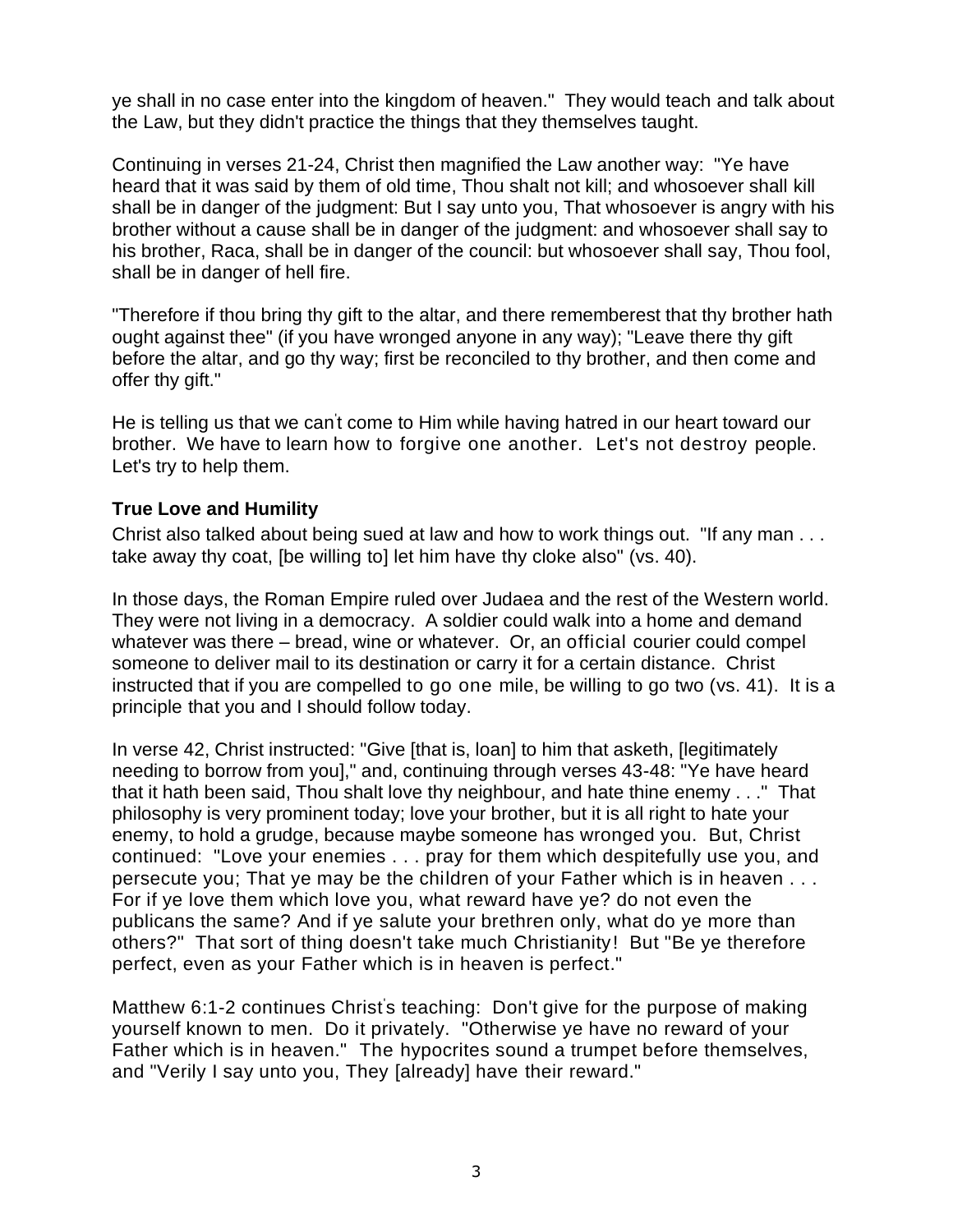Don't go around parading your Christianity. Just live it. Verse 3: "But when thou doest alms, let not thy left hand know what thy right hand doeth: That thine alms may be in secret: and thy Father which seeth in secret himself shall reward thee openly." Some people pray to be seen. Christianity seems to be only a vain show to them in which they are the star. And I've seen certain men get jealous because someone was called on to lead the congregation in prayer and they weren't.

#### **Outline for Prayer**

Next, Christ turned to the subject of prayer. Here is His sample prayer, a pattern that we should follow.

He said for us to pray like this (vv. 9-15): "Our Father which art in heaven, Hallowed be thy name." He started by instructing us to address the Father and praise His Name – not to talk about ourselves first. Then we are to pray about the Kingdom of God: "Thy kingdom come. Thy will be done in earth, as it is in heaven."

If you are founded upon the foundation of Christ, you are going to be taking this kind of attitude in prayer. These are not the exact words you will use in every prayer because Christ said not to use "vain repetitions" (vs. 7). But you will follow this basic outline and this basic approach, praying to the Father, in the Name of Christ, acknowledging that you want God's Kingdom to come upon this earth quickly and speedily. That is God's will – which can be summed up in the word "love" – and it is going to be done here on this earth.

Then we are to ask for our daily needs: protection, guidance, food, etc. And don't forget**,** we have a daily need for forgiveness – both to forgive and **to** be forgiven. "For if ye forgive men their trespasses, your heavenly Father will also forgive you: But if you forgive not men their trespasses [sins], neither will your Father forgive your trespasses." Love is again a vital factor.

Finally, we should close prayer with this form of acknowledgment: "For thine is the kingdom, and the power, and the glory, for ever. Amen." You see, God is the One who counts! God's Kingdom, His glory and power are what is important.

#### **Fasting, and the Outward Appearance**

Verses 16-18: "Moreover when ye fast . . . [notice He didn<sup>'</sup>t say "if ye fast"] appear not unto men to fast ... [Don't do it only to be seen of others. It's a matter between you and God.] Be not, as the hypocrites, of a sad countenance: for they disfigure their faces, that they may appear unto men to fast. Verily I say unto you, They [already] have their reward."

Verse 20: "Lay up for yourselves treasures in heaven, where neither moth nor rust doth corrupt, and where thieves do not break through nor steal: For where your treasure is, there will your heart be also." What a key to keeping your heart wholly with God! If your intent, your motive, what you think and feel is evil, it will show up in your eyes (vv. 22-23). You can tell a tremendous amount about people by looking at their eyes. Have you men ever noticed when you were dating, how much you enjoyed looking into your bride-to-be's eyes**?** Can you remember how much they communicated? The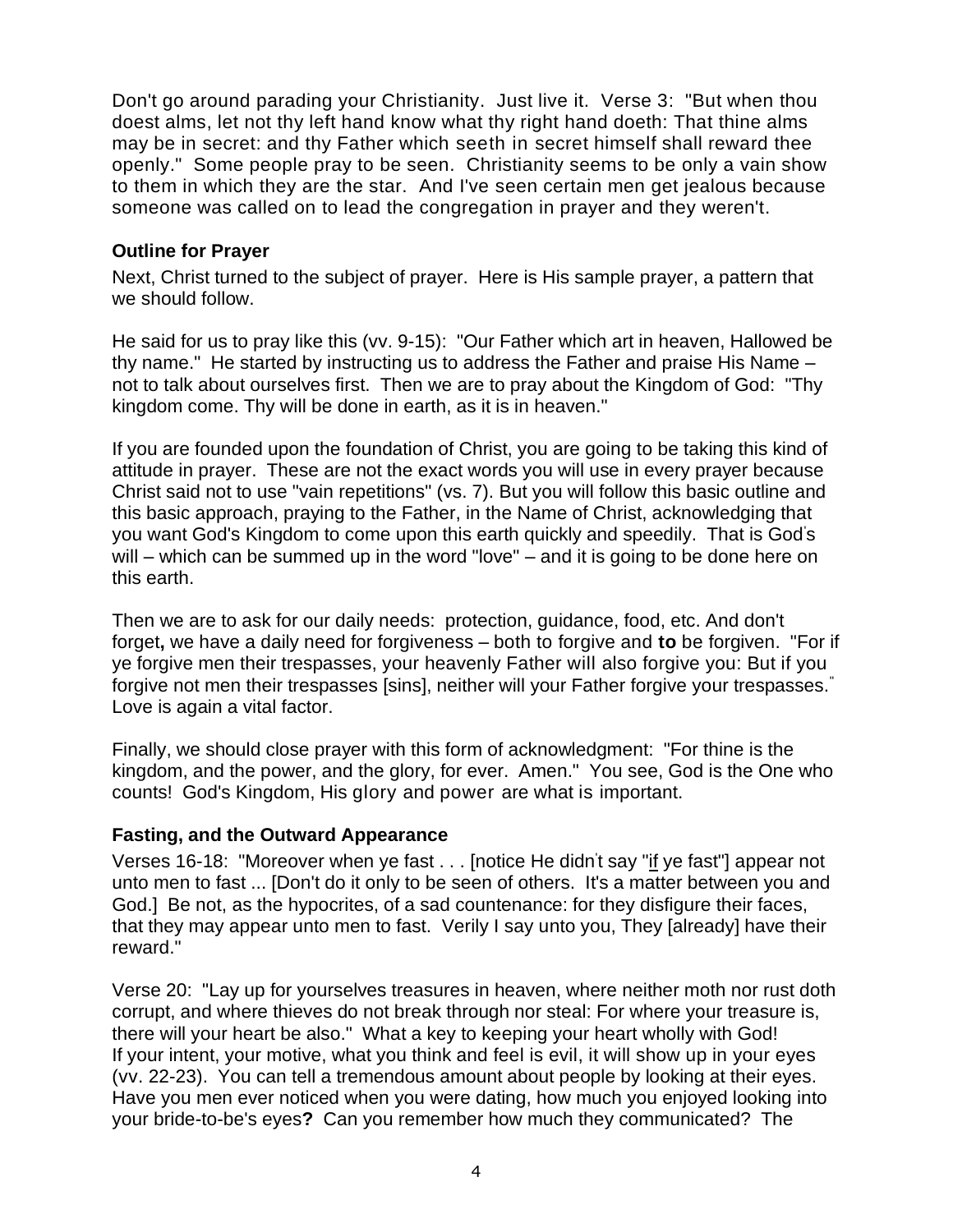same holds true in the Christian way of life. If people are sour and bitter inside, it's going to show in their eyes. But if people are happy, and are dedicated to God and His Way, that too will show in their eyes. They can't hide it.

## **God or Mammon**

Verse 24: "No man can serve two masters: for either he will hate the one, and love the other; or else he will hold to the one, and despise the other. Ye cannot serve God and mammon." Material things must not possess us, or be our driving desire– because if they are, sooner or later they will consume us and we will start compromising our convictions.

Verses 25-34: "Therefore I say unto you, Take no thought for your life, what ye shall eat, or what ye shall drink; nor yet for your body, what ye shall put on. Is not the life more than meat, and the body than raiment?" God takes care of the "fowls of the air," and nurtures the beauty of the "lilies of the field." "Shall he not much more clothe you"!

"... for your heavenly Father knoweth that ye have need of all these things [God knows what we need even before we ask Him]. But seek ye first the kingdom of God [that's God's Government, God's rule in our **lives**], and his righteousness; [Psalms 119:172 says all God's commandments are righteousness] and all these things shall be added unto you."

## **Matthew 7**

Chapter 7 is more about love. Verses 1-2: "Judge [condemn] not, that ye be not judged [condemned]. For with what judgment ye judge, ye shall be judged: and with what measure ye mete, it shall be measured to you again. **"** This is another way of saying, whatsoever you want men to do to you, that's what you should do to them.

Remember the famous example of the eye and the mote? Well, here it is (vv. 4-5): "How wilt thou say to thy brother, Let me pull out the mote out of thine eye; and, behold, a beam [maybe a 2 x 4] is in thine own eye? Thou hypocrite . . ." We should clean up our own heart and life first.

Verses 7-12: "Ask, and it shall be given you." You can depend on God's love. This is an important basic. "If ye then, being evil, know how to give good gifts to your children, how much more shall your Father which is in heaven give good things to them that ask him? Therefore all things whatsoever ye would that men should do to you, do ye even so to them: for this is the law and the prophets."

This is the way God is. This is the way true Christianity is.

Verses 21-23: "Not every one that saith unto me, Lord, Lord, shall enter into the kingdom of heaven; but he that doeth the will of my Father which is in heaven" (the one who performs the deed, not the one who just says he is a Christian).

"Many will say to me in that day, Lord, Lord, have we not prophesied in thy name?" and done many wonderful things, casting our demons and whatever. But He is going to say,